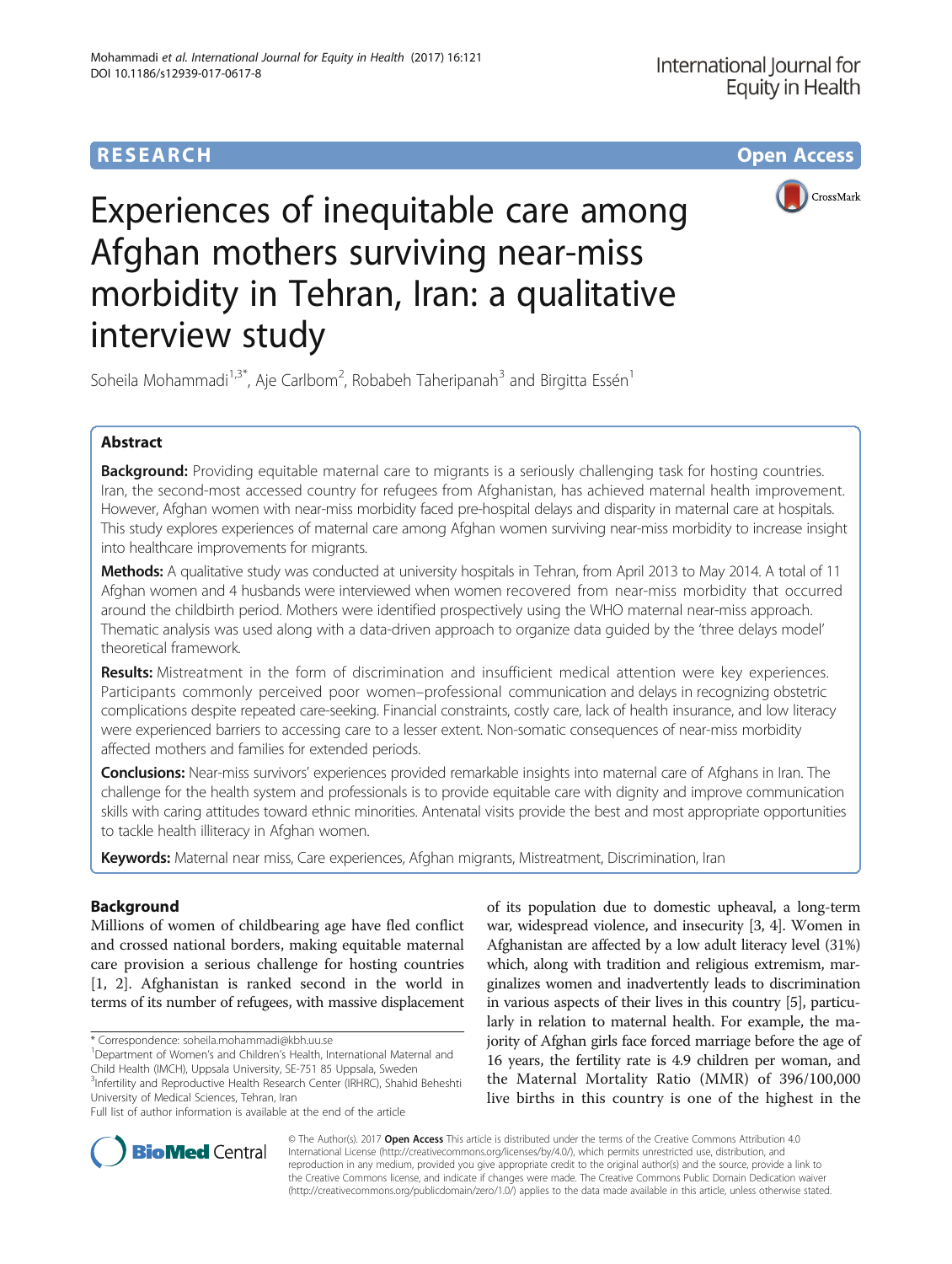world [\[5](#page-7-0), [6](#page-7-0)]. Home births are popular and skilled health personnel only attend 36% of childbirths [[7\]](#page-7-0).

After Pakistan, Iran is the second-most accessed hosting country for Afghan refugees, and they share similar languages (Farsi and Dari) and the Shia Islam religion [[4\]](#page-7-0). The youth literacy rate for females (98%), antenatal care attendance (94%), institutional birth rate (95%), total fertility rate (1.9), and MMR (25/100,000 live births) are all indicative of Iran's achievements in improving women's health [\[6](#page-7-0), [8\]](#page-7-0). However, our recent study of maternal near-miss (MNM) morbidity in Tehran shows that women are subjected to pre-hospital delays and Afghan women face disparity in obstetric care quality at hospital [\[9, 10\]](#page-7-0). MNM is defined as a woman who, while pregnant, during childbirth, or within six weeks postnatal, nearly dies but survives critical conditions [[11](#page-7-0)]. MNM is an obstetric indicator for evaluating maternal care quality. As women who experience nearmiss morbidity survive, their personal accounts of delays and care experiences can benefit strategies for maternal care improvements [\[12](#page-7-0)].

This study aimed at exploring the experiences of maternal care among Afghan near-miss survivors in Tehran to increase insight into strategies for reducing delays and providing optimal and equitable care for migrants.

# Method

# Study setting

Tehran, with a population of over 12 million, hosts one million Afghans, of whom only one-third possess legal documents [[13, 14\]](#page-7-0). A high level of availability of healthcare services and the overuse of cesarean section (CS) characterize this setting [\[9](#page-7-0)]. Antenatal visits are included in primary healthcare and are provided free of charge at public health centers, even for migrants. Inpatient care is provided through 140 public and private hospitals in this metropolis. Until 2015, the costs of receiving such care at public hospitals were covered by health insurance for Iranians who worked or who could afford to pay the premiums, while uninsured natives and migrants had to pay all of the care costs [\[15](#page-7-0), [16](#page-7-0)]. After recent health system reforms, a new public health scheme covers inpatient care costs for all Iranians and registered migrants [\[16](#page-7-0)]. Our study sites comprised one secondary and two tertiary university hospitals in Tehran.

# Study design and population

A qualitative interview study was conducted as part of a larger project investigating MNM and obstetric care quality at university hospitals in Tehran. During the first phase of the project, 82 MNM women (60 Iranians and 22 Afghans) were prospectively identified during daily morning reports using the WHO near-miss approach [[9\]](#page-7-0). The quality of the obstetric care provided to 76 of

these women was assessed within an audit study as the second phase of the larger project and the results have been presented in detail elsewhere [[10\]](#page-7-0). During the present study, semi-structured interviews were conducted with 11 Afghan MNM women and 4 men. To gain an in-depth understanding of the factors that could affect Afghans' maternal care, a purposive sample of Afghan MNM survivors was employed, with possible variations in terms of age, parity, education level, and length of residency in Iran. We recruited 11 near-miss survivors while they recovered from critical events but who were either still in hospital or who had returned, up to six months after hospital discharge. Four Afghan men who accompanied their wives when they returned to the hospital were also interviewed. It was impractical to conduct face-to-face interviews with three of the women; therefore, telephone interviews were performed instead. The main researcher, an obstetrician who had previously worked at these hospitals, held the interviews in Farsi. Firstly, she introduced herself as an obstetrician and researcher who had no clinical or managerial responsibility at those hospitals and explained the objectives of the study to the participants. Then, questions about the women's socio-demographic backgrounds and the length of their residency in Iran were asked. The interviewer did not ask participants to declare their legal status due to the sensitivity of the issue and the potential effect on the women's willingness to participate in the meetings. The interview themes included experiences of antenatal visits, childbirth and postnatal care, the information they received, the way they reached a decision about where to give birth, affordability of maternity services, and perceptions of care quality. The interviews were taperecorded and the original transcripts were developed in Farsi by a transcriber after each interview and were validated by the main researcher. Information from one interviewee was presented to and commented on by subsequent interviewees to increase credibility by way of member checking. The interviews lasted between approximately 30 and 80 min each. We recruited new participants until no new information was retrieved and theoretical saturation was obtained. Lastly, the data were translated to English with the help of two independent translators, and the co-authors worked closely to interpret and organize the data.

# Analysis

Thematic analysis, as described by Braun and Clarke, was used to analyse our interview data [[17\]](#page-7-0). The analysis commenced by performing multiple readings of transcripts and listening to the tapes. We used a data-driven approach to develop codes from the interview data itself rather than searching deductively for the interview themes. An explicit level of analysis was employed and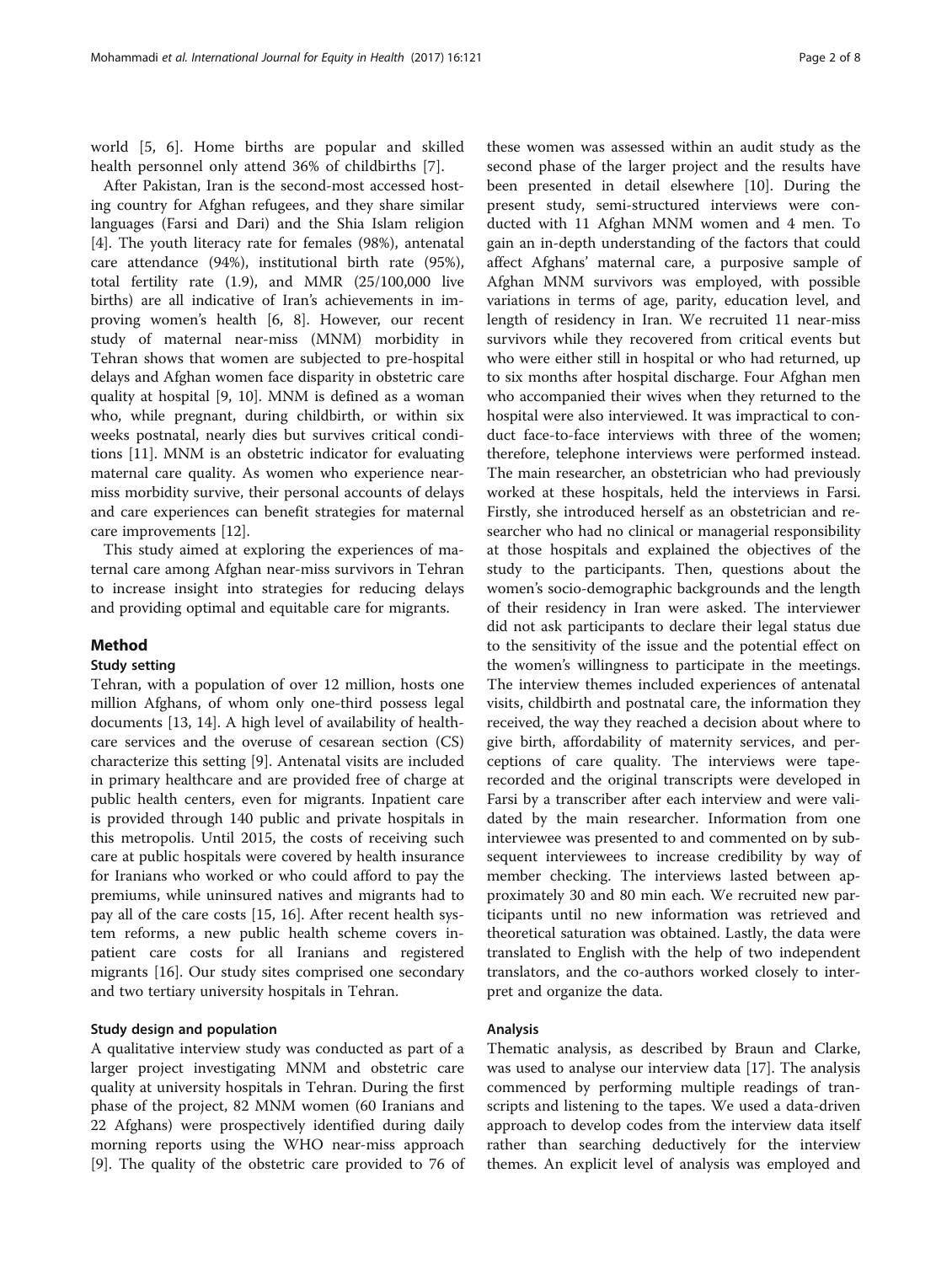the list of codes was generated directly from what participants said while critically reflecting on the interview data [[17\]](#page-7-0). The codes were then mapped to identify patterns and themes in later stages of the analysis.

We presented the experiences of delays in achieving maternal care in light of the 'three delays model' developed by Thaddeus and Maine (1994) [[18\]](#page-7-0). This model is based on three phases of delays: Phase I, delays in decision-making and care-seeking for reasons of cost, inadequate knowledge, inadequate perception of illness severity; Phase II, obstacles and delays in accessing medical facilities for reasons of distance and transportation (both phases at pre-hospital level); and Phase III, delays in receiving appropriate care at hospital for reasons of shortages in professional resources, medical supplies, and suboptimal care.

# Results

## Study participants

All participants were married Muslims who had lived in Iran for between 3 and 20 years. They were aged between 18 and 31 years and almost half of them had more than three children. Except one couple, all had low income and half of them were illiterate. All interviewees were uninsured; however, they attended antenatal visits and underwent blood tests and several ultrasound examinations during pregnancy, incurring high costs. Six mothers arrived at hospital in a moribund condition or they developed near-miss events within six hours of hospital admission. The findings are grouped into three main themes; 'care experiences and pre-hospital delays', 'maternal experiences and delays at hospital, and 'MNM consequences', and are described below.

# Care experiences and pre-hospital delays

Poor women–professional communication was a common experience within participants' narratives. Several interviewees claimed that obstetric professionals were busy and had no time for careful interaction. Participants often thought that the obstetric professionals were unqualified to diagnose the illness. As they described, doctors did not recognize their problems in a timely manner or they made misdiagnoses, despite our participants having sought care, sometimes repeatedly.

Afghan migrants live in city boundaries where unqualified doctors and midwives work. My wife felt ill and had headache in the last week of her pregnancy. I took her to the nearest clinic two– three times but they (doctors) didn't recognize her problem. Neither did they adequately talk with us. They trifled with Afghanis. (Husband of participant 3)

One woman developed postpartum sepsis and underwent obstetric hysterectomy two weeks after her childbirth. She had firstly been taken to a clinic and received syrup for an allergic reaction before she became worse and was taken to the hospital. She reported:

I have often headache and feel sick, but I don't want to seek care any more. I do know that doctors are unable to identify my problem. (Participant 2)

Women generally had received inadequate information about complications that could potentially affect a pregnant mother and her baby. The only memories that all participants could recall from the antenatal visits was that their blood pressure was taken, the fetal heart rate was listened to, and they were given iron pills. Several mothers could not believe what had happened to them as they recalled being told they had no problems and everything was fine with the baby. According to our participants, all Afghan women attended midwifery consultations for antenatal care but rarely did they receive proper counseling. These participants thought obstetric professionals did not really engage with the care provision nor did they show a caring attitude towards them. An educated woman who developed severe preeclampsia late in her second pregnancy explained:

I asked my doctor some questions during visits, but neither did she answer my questions nor explain any other thing for me. She might think I'm Afghani and didn't understand. Therefore, I didn't know which dangers might arise while being pregnant, but who cares for us? (Participant 3)

## Her husband added:

All Afghan women attend public health centers for pregnancy check-up. However, rarely did midwives adequately consult them. Therefore, women are still faced with problems. Women would definitely care and seek health services had they been fully aware of the potential dangers to their health and the health of their babies. (Husband of participant 3)

Participants were generally confronted with intertwined factors during pregnancy and childbirth. Economic constraint was commonly reported as a barrier to the timely seeking and accessing of care services. Financial problems were particularly highlighted when participants described costly care services and their lack of health insurance. Although several interviewees mentioned that costly services were a burden, they did seek care and underwent the recommended tests and ultrasound examinations. An illegal refugee with previous CS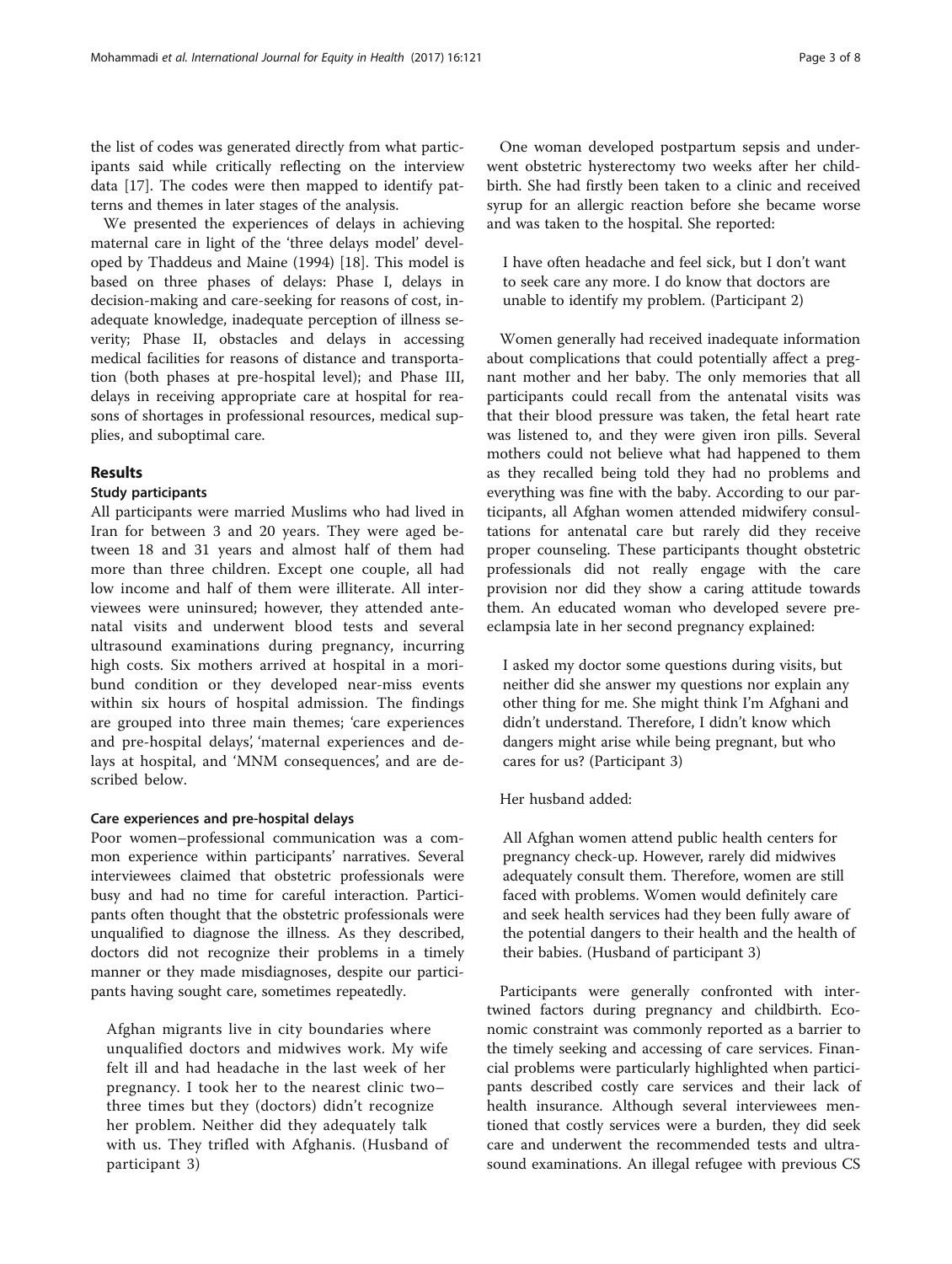who lived in poverty stayed at home when uterine contractions had started and was taken to the hospital when the uterus ruptured and the baby died in her womb. She reported that the cost of a hospital birth was too much when they could barely afford food expenses. However, she added that the outcome could have been different had the midwife informed her that the baby might die if she did not deliver in hospital.

Having a low education level was also highlighted within the narratives. Our participants thought illiterate women could barely understand what professionals advised them during the visits. They thought these women might be embarrassed to ask irrelevant and inappropriate questions, thus, they preferred to stay quiet.

Women occasionally mentioned that the decisions their parents-in-law made were a barrier to timely careseeking. A woman with epilepsy was taken to the hospital one week after having had a home birth while she was in a septic condition. She heard her mother-in-law say that there was no money to take her to the hospital despite her having had several seizures at home. Another woman claimed that the cost of care mainly affected the decisions a mother-in-law made. She believed that all Afghans, including mothers-in-law, would prefer institutional birth had it been provided free of charge.

#### Maternal experiences and delays at hospital

Our participants mainly experienced mistreatment in the form of being subject to discrimination and insufficient medical attention in the course of receiving maternal care. A mother to five children developed severe postpartum hemorrhage 10 days after elective repeat CS and underwent obstetric hysterectomy. Subsequently, she developed severe complications that required readmissions, re-operations, and prolonged hospitalization. According to her husband, not only did she experience these critical illness episodes one after another, but also, she suffered from being subjected to discrimination and ignorance. He said:

Afghanis usually don't get any attention until they came to dying. My wife is illiterate and embarrassed to ask any question. We never get the right help. I took my wife to her doctor's private clinic several times but the doctor didn't take her complaints seriously. My wife had terrible pain and I didn't know what to do. It was horrible. My wife and my family have suffered a lot. My wife underwent four surgeries, yet feels sick, but doesn't want to seek help anymore. She feels afraid to go to the doctors. (Husband of participant 4)

Another mother gave birth by CS and afterward developed intra-abdominal bleeding. She underwent re-

operation and was then subjected to ureter injury accompanied by long-lasting follow-up care. She contended that the CS was not an informed choice and her husband had inadequate funds to pay the entire cost upon her discharge from hospital. They experienced serious discrimination and disrespect while paying the hospital bill.

At the accounting department, they said to my husband that we shouldn't ask why we have to pay so much, but be grateful for being admitted at hospital in spite of being Afghani. (Participant 6)

She further added that her responsible doctor helped them later on with the payments, understanding that the bill had become unaffordable.

Another participant thought that nurses treated Afghans and Iranians differently. She observed that when Iranians questioned something in relation to care services, nurses did not react defensively, but if Afghans did so, nurses shouted and cursed them. While participants often claimed that hospitals did not admit unregistered Afghans, it was occasionally cited that hospitals did not admit Afghans, regardless of whether they had a residence permit.

Interviewees even mentioned experiences of being discriminated against in society. For instance, an educated Afghan man reported that even those who had legal permission to live in Iran had no health insurance despite having lived and worked there for many years. One man, who had lived in Iran for 20 years, spoke Farsi, looked Iranian, and had worked for one business for many years, claimed that his employer had not paid for his insurance because of his Afghan nationality. Another man, who had lived in Iran for 12 years, expressed how he felt like an 'outsider' in Iranian society, as follows:

After all, we know that we are strangers. We have nothing here in Iran. Everything from job, income, pension, to facilities, services, and insurance belongs to Iranians. (Husband of participant 2)

Participants commonly said that obstetric professionals paid insufficient attention to their complaints and delayed treating disorders. They thought their voices were not heard at the hospital. Several mothers related the near-miss events they developed to the delays they had experienced. They thought that the burden they faced could have been prevented had obstetric professionals paid sufficient attention to them. A mother with intra-abdominal bleeding after CS explained:

I felt very ill after operation. My aunt said to nurses several times that I felt ill; they told her to give me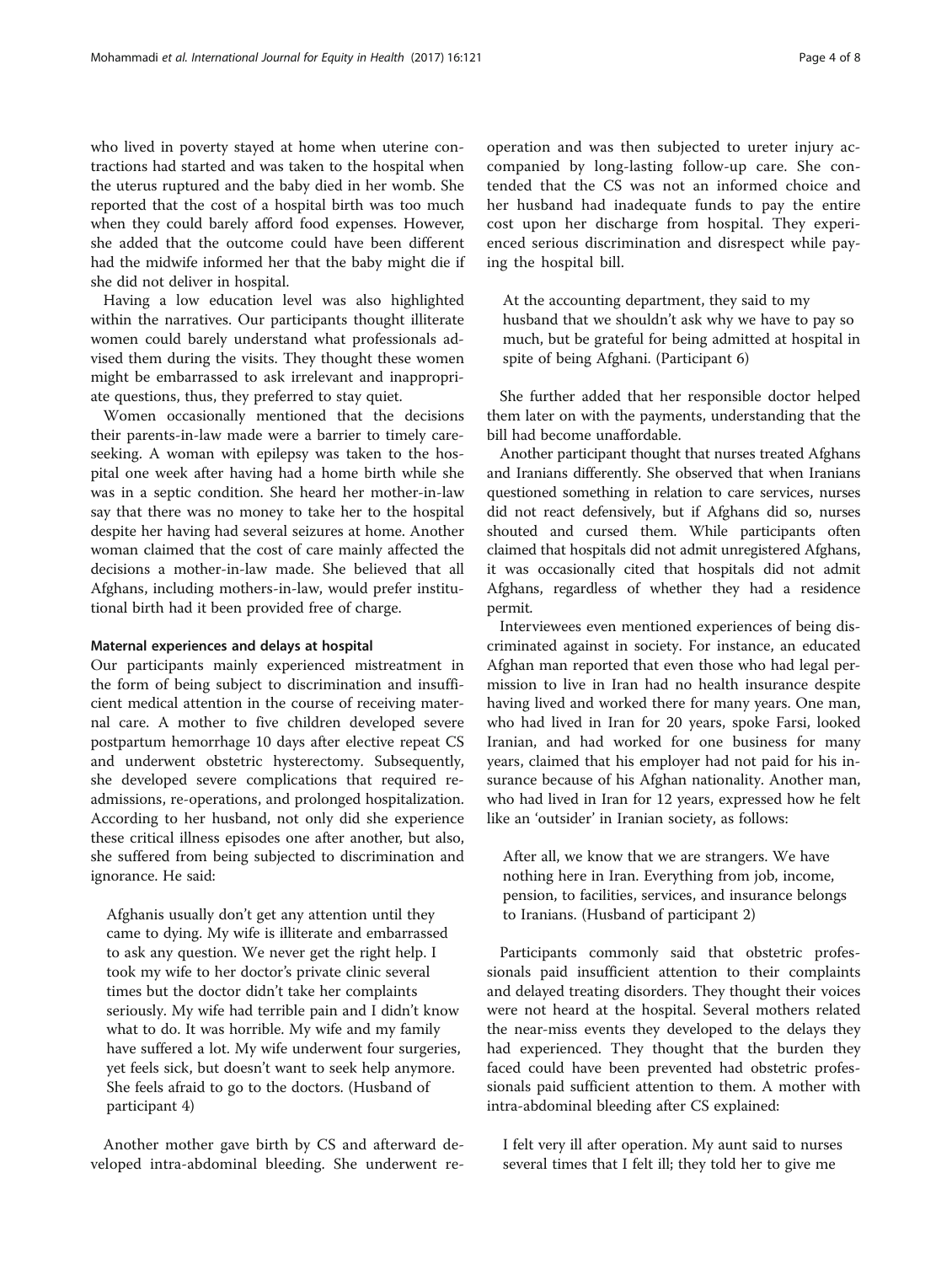something to drink. They didn't care; they didn't take me seriously. Finally, when my aunt helped me to sit I fainted. (Participant 7)

Verbal abuse was also cited. One woman thought that obstetric professionals behaved as though Afghans were stupid. She recalled the popular sentence that Afghans heard: 'You are Afghanis; if your baby dies, you'll come back next year with another'. One woman recalled memories of her first childbirth at a maternity center, where she heard midwives say that they were unable to put up with Afghans any longer.

Participants generally mentioned that they were not informed about what had happened to them at the hospital. They thought doctors did not care to explain anything to them. Mothers had inadequate insights about the complications they developed and the reasons they were delivered by CS even after their successful recovery and discharge from the hospital. These kinds of experiences broke the necessary trust between patients and professionals and appeared to affect care-seeking in the future.

A few women, however, were satisfied with the care services they received and expressed their thankfulness to God for being alive after experiencing all of those complications.

We found several narratives suggesting that women received good support from their Afghan husbands. One woman said:

I had three home births, but my husband told me that I should give birth at hospital this time because it is more convenient and they have everything to take care of the baby and me if something happens. (Participant 8)

Another woman cited:

My husband said even if he had to beg for the money in the streets to pay the care costs for me he would, but I wouldn't want to spend food expenses to pay the hospital bill. (Participant 11)

One of the men claimed that all the Afghan men he knew worked hard to earn money and take their wives to the hospital for childbirth. Another man expressed how he thought that a mother is the core of the family and every effort should be made to keep her healthy.

## Maternal near-miss consequences

Within the interview data, some narratives were found that related to the long-lasting consequences of near-miss morbidity. Women reported that their husbands were unable to work regularly when these women were hospitalized. Men

should undertake some healthcare tasks, such as buying the prescribed medications for substitution, and taking blood samples to the laboratories outside the hospitals.

According to the narratives, the cost of care was incredibly high and burdened our participants with huge debt and with the stress of paying off the creditors who repeatedly asked for the money. A young woman said that the relationship she had with her husband was negatively affected by the near-miss events. She further explained that her husband had experienced numerous challenges during the period of her illness, from extensive stress of his wife being in critical condition and requiring long-term hospitalization, to not being able to work to ease the burden of serious debt. Therefore, he could not put up with the baby and with her complaints about pains at home any longer.

One woman with epilepsy who survived sepsis reported that her parents-in-law blamed her for the illness and the death of her baby. They pushed her husband to divorce her. Another woman who lost her uterus believed that she could no longer perform her important duty to give birth. This feeling made her depressed and affected her ability to function as mother to three children at home.

# Discussion

This study explored various experiences of maternal care among Afghan near-miss survivors at university hospitals in Tehran. Much of the first-hand information that participants shared highlights the importance of obstetric professionals' knowledge and the quality of their communication skills to provide positive experiences of care. In particular, we detected experience of discrimination on the grounds of nationality in the course of receiving maternal care. Moreover, an inequitable healthcare policy in terms of insurance coverage was cited as a major barrier to accessing care. Poverty, and having a low education level, to a lesser extent, were contributing factors to delayed care.

#### Pre-hospital delays

Our participants actively attended antenatal consultations and most made an informed choice to have a hospital birth despite their familiarity with home birth and their low family income. Although all participants were uninsured and all but one family had financial limitations, and despite variations in their legal statuses, only two women considered that their late arrival to hospital was related to poverty and lack of a residence permit. Other participants who had MNM upon arrival claimed that they had made repeated visits to obstetric professionals before developing near-miss events. Therefore, well-known factors contributing to delays in seeking and accessing care, such as poverty, illiteracy, and being an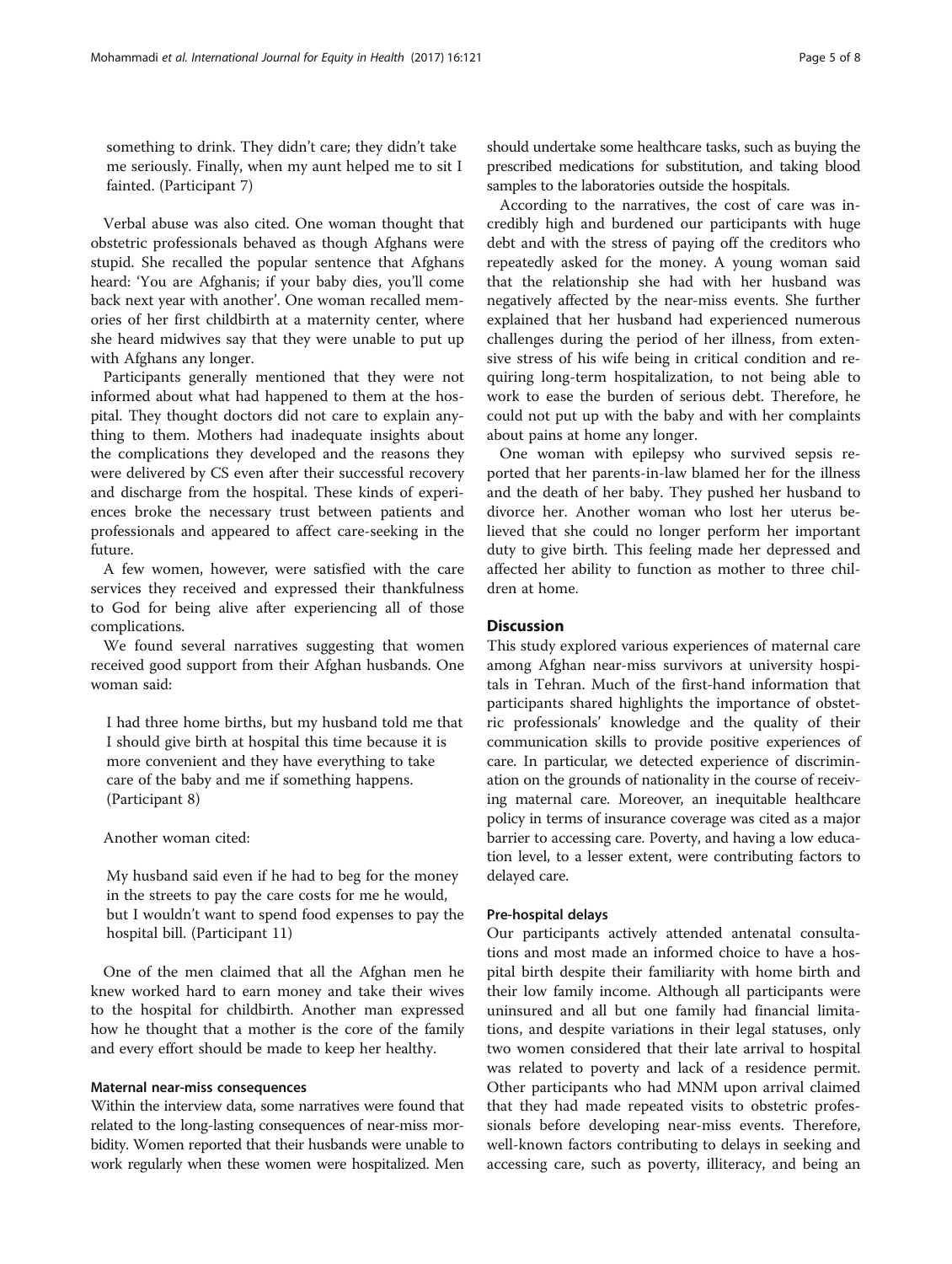undocumented refugee, might, to a lesser degree, explain the pre-hospital delays in our setting [[1, 12\]](#page-7-0). Near-miss survivors perceived that poor communication, ineffective consultation, and lacking a caring attitude toward Afghans often contributed to the delays they faced and were related to developing a critical condition. Participants thought their health was not the obstetric professionals' real concern; therefore, repeated care-seeking did not result in accurate diagnosis and careful guidance. This finding agrees with a recent observation suggesting the inferiority of Afghans' position among health workers in Iran [[19](#page-7-0)]. In a similar manner, migrant women in high-income settings commonly express a correlation between caregivers paying insufficient attention to their complaints and the development of severe morbidity [[20, 21\]](#page-7-0). Inadequate antenatal consultation can impede the timely recognizing and managing of complications and fail in providing useful information for women [\[22](#page-7-0)]. As caregivers' behavior is a crucial component for achieving desirable outcomes, suboptimal practice can contribute to pre-hospital delays, even when care services are available [\[23](#page-7-0)].

Our participants frequently referred to the burden of the care costs and the lack of access to health insurance for migrants. Due to international sanctions and financial limitations, Iran has limited resources for covering the required care and many people incur high out-ofpocket expenses (up to 55%) [[24\]](#page-7-0). As previous publications show, the lack of insurance coverage for hospital care before the 2015 reform contributed to an elevated risk of MNM among Afghan women and contradicts the basic right of disadvantaged mothers to access emergency care [[9, 16\]](#page-7-0).

#### Disparity in maternal care

Many interviewees felt that they had been subjected to discrimination at hospitals. Inequitable health policies and degrading treatment in combination with socioeconomic disadvantages appeared to shape a perception of dissociation from the Iranian health system and society among our participants. Women are subjected to discrimination based on ethnicity, race, age, socioeconomic status, and religion while giving birth at health facilities worldwide [[25](#page-7-0)]. The perception of inequity and disrespectful care by Afghan refugees in Mashhad, Iran has been shown recently [\[19](#page-7-0)]. In Bolivia, socioeconomically disadvantaged women perceive themselves as being separated from "others", a perception that reinforces their dissociation from the health system [[26\]](#page-7-0). Women face overt discrimination based on gender in Afghanistan and their narratives in the present study shed light on a covert discrimination based on their nationality in Iran. National guidelines for obstetrics emphasize the provision of good quality and respectful maternal care [\[27](#page-7-0)]. Moreover, the patients' bill of rights, enacted in 2002, clearly states that all individuals have the right to appropriate care with dignity and respect, regardless of personal background [[28\]](#page-7-0). Beyond the guidelines, human equity is fundamental in Islam: there is no superiority or inferiority of any people based on gender or ethnicity (Quran 49:13). God orders justice and forbids any form of unfair treatment (Quran 16:90). However, our participants commonly expressed the denial of their basic rights while receiving obstetric care. They would obviously want to know what had happened to them during the period of their critical illness, and this is a right that is even included in the WHO vision of quality for maternal care [\[29](#page-7-0)]. According to the accepted code of ethics in obstetrics and gynecology, professionals should fully inform mothers of any potential risks and management alternatives and give women the opportunity to ask questions and obtain their input and consent within the decision-making process [\[30](#page-7-0)]. However, the literature shows how women in various settings complain about receiving inadequate information as well as ineffective communication during the maternal healthcare interchange [[31](#page-7-0)]. The shortage of care professionals, inadequately qualified staff, and a careless attitude among professionals are suggested to be the leading causes of ineffective consultations and poor practice [[25, 32\]](#page-7-0).

We applied our findings within the 'three delays model' and generated new hypotheses about the avoidable delays that Afghan women faced in a setting with high availability of obstetric services [[18](#page-7-0)]. In the spectrum between health and death, MNM lies near death (Fig. [1](#page-6-0)). Health system, care professionals, and women themselves influence the maternal health condition during pregnancy and childbirth [[33](#page-7-0)]. Our participants' accounts proposed a hypothesis that uninformative consultations, ineffective communication, and delayed diagnosis could contribute to pre-hospital delays in a metropolis. The second hypothesis generated from our results is that discriminatory practices and the insufficient medical attention given to Afghan women might underpin the disparity in maternal care quality and inequitable outcomes for migrants. We acknowledge that individual factors could intertwine with health system functions and professional performance and thus affect the achievement of timely care. Further research is required to test the new hypotheses created in the present study.

In line with other publications, we found that women and families shouldered a serious burden of consequences after near-miss morbidity [[34](#page-7-0)]. The support provided by Afghan husbands was a contradictory finding when considering the violence against women and gender discrimination that is presumed to take place in Afghanistan [\[7, 35](#page-7-0)]. Further study is required to elaborate on the behavioral changes among Afghan men after migration.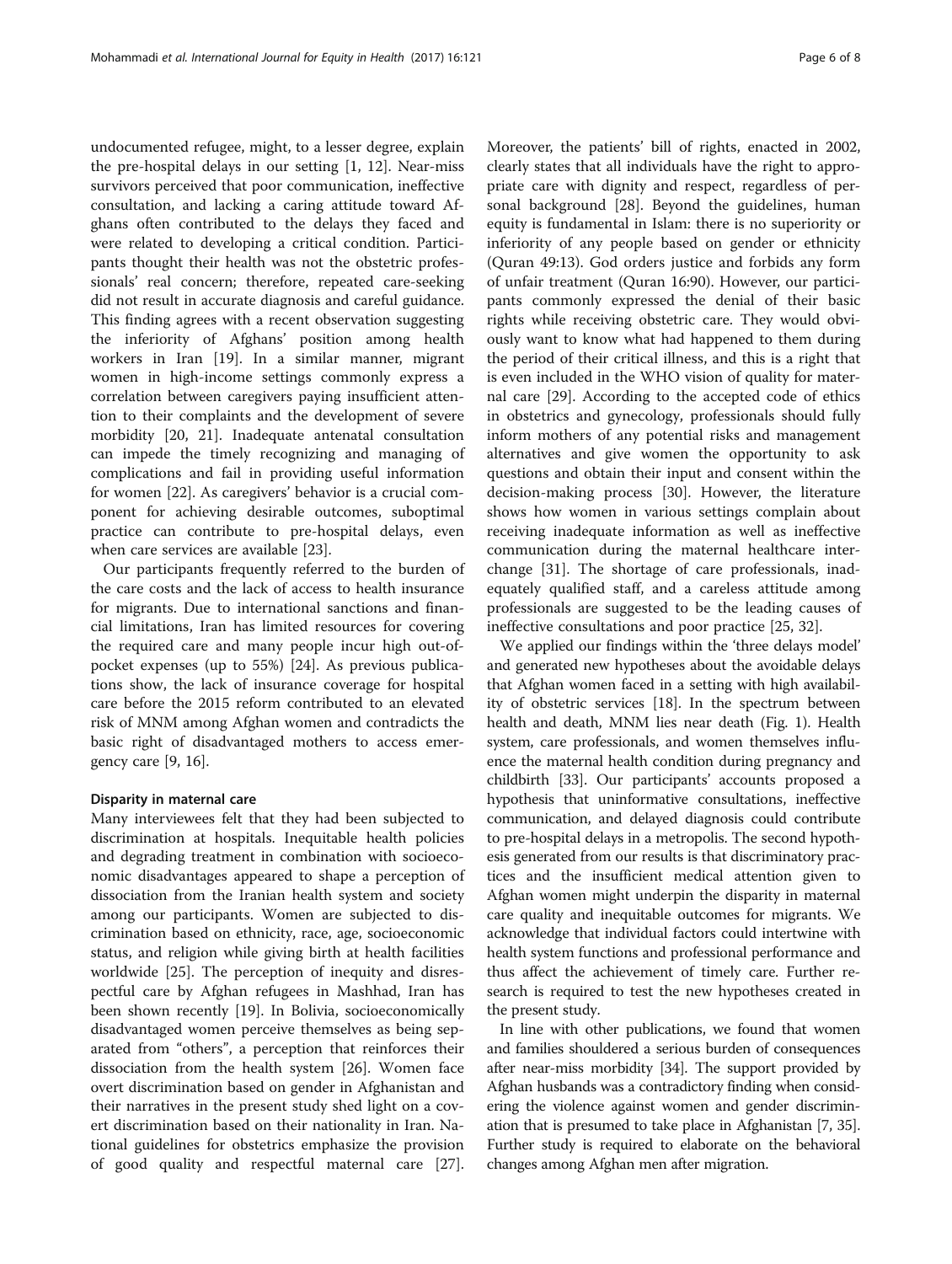<span id="page-6-0"></span>

To the best of our knowledge, this study was the first attempt to investigate maternal care experiences of Afghan women in Iran. The interview data gave us a profound understanding about how delays in achieving optimal care shaped maternal experiences of migrants at pre-hospital and hospital levels. The heterogeneity of the participants assisted in obtaining general insight, while the presence of Afghan men during the interviews might have affected the women's ability to talk about intrahousehold experiences comfortably. Using a qualitative method alongside our larger MNM study that thoroughly assessed the quality of care provision showed us the intersection between socioeconomic, cultural, and behavioral measures and care outcomes. The position of the main researcher as an outsider, yet an obstetrician who knew the field and language, appeared to provide adequate levels of trust during the interviews. Nevertheless, employing an interviewer who was not an obstetrician or who was unaware of the care quality provided to the participants could have obtained other responses or they may have analyzed the data differently. Moreover, care experiences found among Afghan participants could have been similar to that of natives, but further study is needed to explore such experiences among Iranians.

The participants were selected based on a hospital study; therefore, there is the potential that we could have missed the perceptions of those women who were unable to reach hospitals. Holding interviews in hospital might be a source of bias in our results because women had to recall the experience of the critical illness or they may have felt uncomfortable in talking freely about their caregivers [\[12](#page-7-0)]. We are aware that including the voices

of obstetric professionals might also have added to the whole understanding.

#### Conclusion

This study highlights various factors that contributed to delays and disparity in the maternal care provided to Afghan migrants. Our results explored the negative experiences of being subjected to discriminatory care and receiving degrading treatment in Tehran. Therefore, it is essential for obstetric professionals to be aware of how mothers experience the care they provide. Moreover, adopting a rights-based approach in training and in monitoring maternity services may ensure effective, respectful, and equitable care. Migrants affected by socioeconomic and humanitarian challenges and the special needs of this minor population, such as health literacy, should be given additional attention within antenatal consultations. To improve migrants' maternal outcomes, policy makers should consider barriers to achieving equitable care and should include maternal voices when developing and structuring health programs.

#### Abbreviations

CS: Cesarean section; MMR: Maternal mortality ratio; MNM: Maternal near missWHOWorld Health Organization

#### Acknowledgements

The authors would like to thank all of the participants for sharing their experiences with us. We acknowledge the research assistants for their careful identification of MNM cases.

#### Funding

This study was supported by the Medical Faculty of Uppsala University, Sweden; the Swedish Research Links program; and the Infertility and Reproductive Health Research Center; Shahid Beheshti University of Medical Sciences, Tehran, Iran.